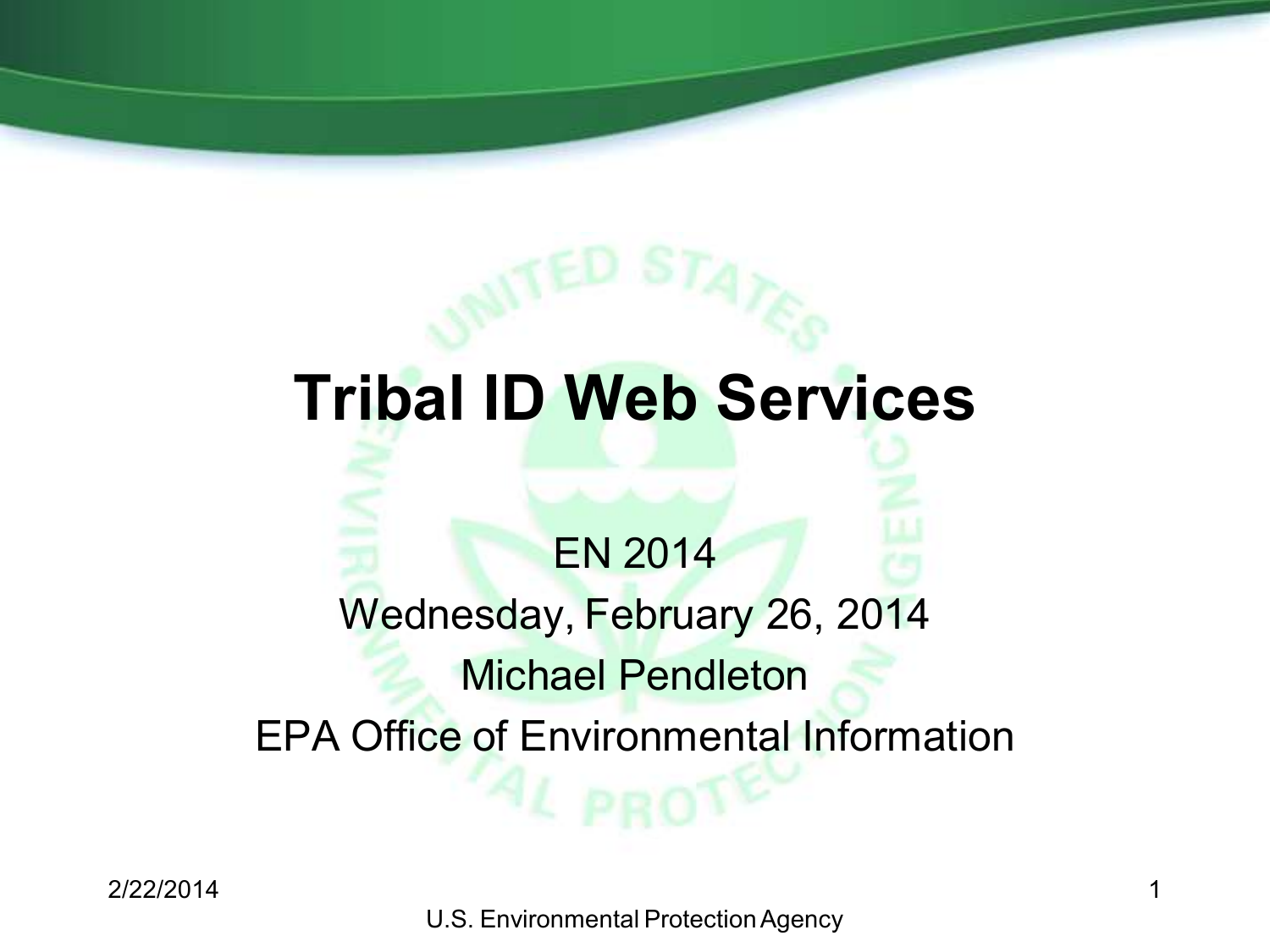

|                                       | <b>HOME</b>  | FOR FIRST-TIME VISITORS                       |                 | ▶ FOR PROGRAM STAFF |                | ▶ FOR IT STAFF   |  |  |
|---------------------------------------|--------------|-----------------------------------------------|-----------------|---------------------|----------------|------------------|--|--|
| Environmental Information<br>e Change |              | Sharing information for a cleaner environment |                 | Search the web site |                |                  |  |  |
|                                       | <b>ABOUT</b> | DATA EXCHANGES                                | <b>PARTNERS</b> |                     | KNOWLEDGE BASE | <b>EN ALERTS</b> |  |  |

Home > Approved Data Standards

### **Approved Data Standards**

A standard is "Approved" when the ENLC has taken formal action to adopt the standard for use on the Exchange Network.

Chemical Identification [EX000016.2] - The Chemical Identification Data Standard provides for the use of common identifiers for all chemical substances regulated or monitored by environmental programs and specifies the key data elements necessary to constitute a viable chemical substance record. It is based on the Chemical Abstracts Service (CAS) Registry numbering standard but also includes additional identification.

Permitting Information [EX000021.2] - The Permitting Information Data Standard provides a comprehensive set of data elements for identification and tracking data that pertains to permitting or permitting related process information. It includes elements for identifying and tracking data universally applicable to most programs that have a permitting process or that are interested in permit-related information and information of common interest to multiple programs e.g., Facility/Feature Characteristics, Permit Condition, Reporting Condition, Monitoring Condition, and Control Methodology.

Tribal Identifier [EX000023.2.3] - The Tribal Identifier Data Standard provides data elements for the use of common names and codes to identify Federally recognized Tribes.

Well Information [EX000025.1] - The Well Information Data Standard describes data elements and data groupings that are used to exchange information about wells including information about well ownership, location, use, and constructions.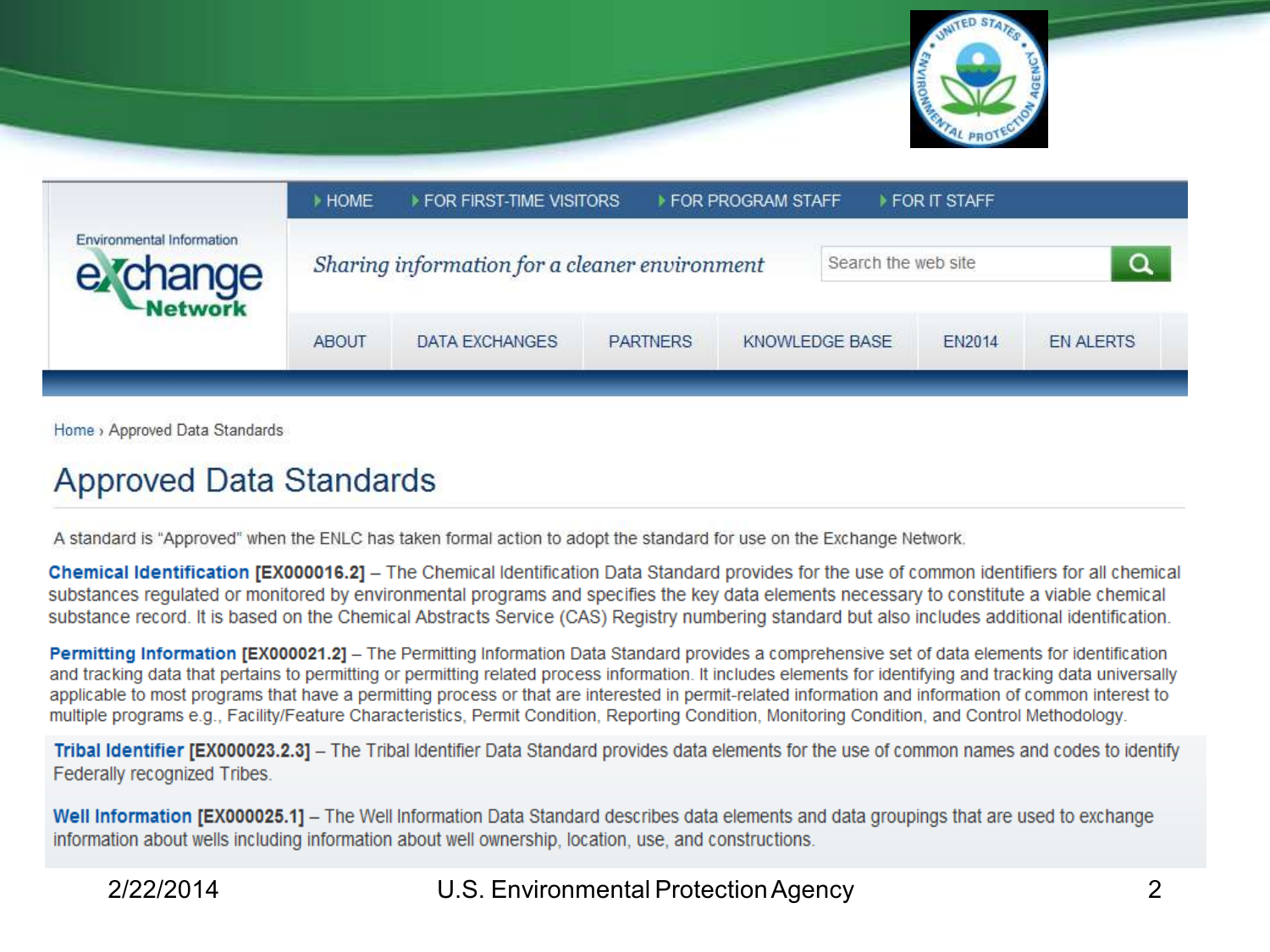

### **TRIBAL IDENTIFIER DATA STANDARD**

Standard No.: EX000023.2.3

July 11, 2013

The Exchange Network Leadership Council (ENLC) is a partnership among US EPA, States and Tribal partners to promote the efficient sharing of environmental information through the development and adoption of data standards. More information about is available at www.exchangenetwork.net.

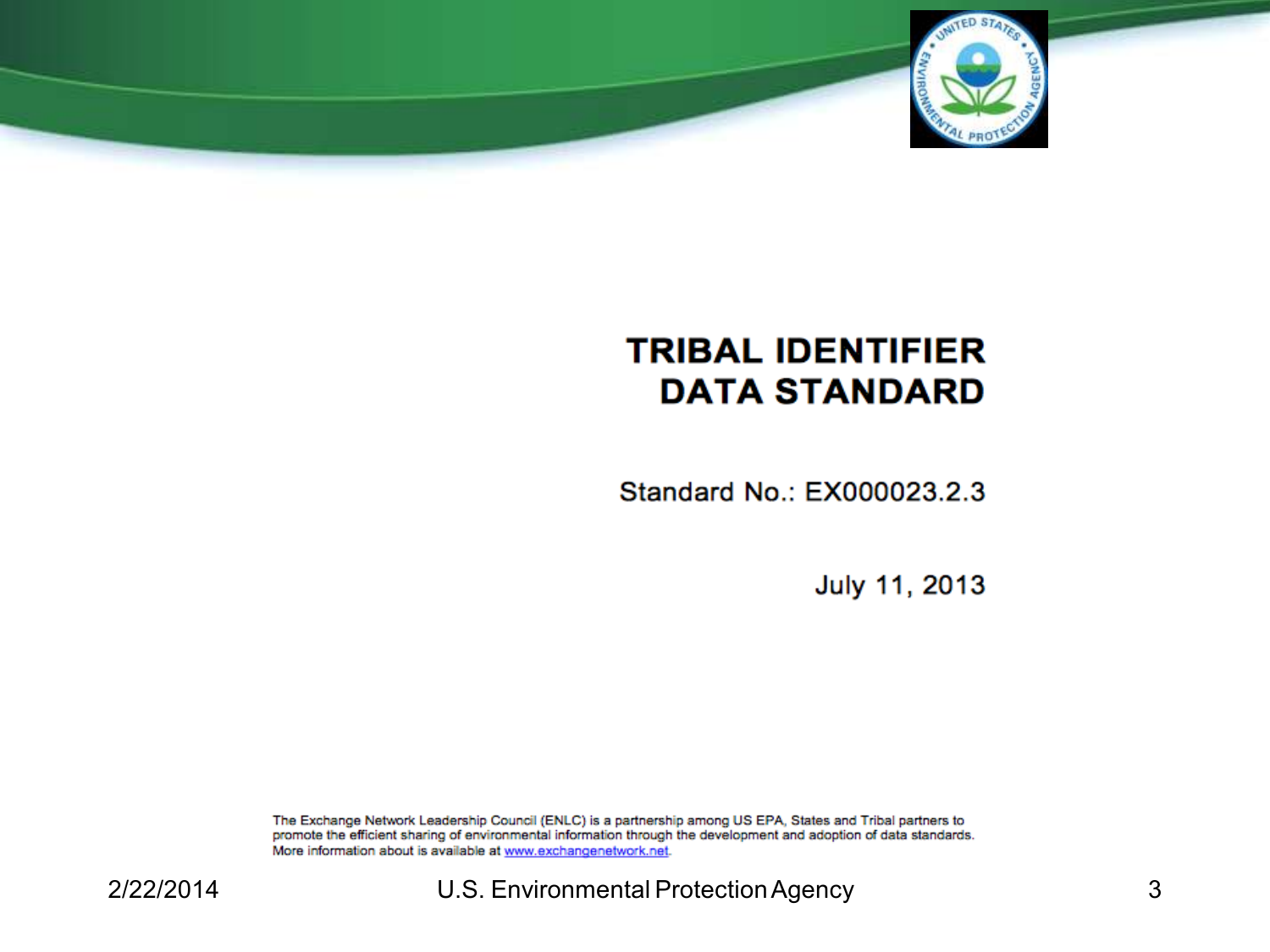

### BIA Tribes List / FR Vol. 79, No 19, Jan 29, 2014

Federal Register/Vol. 79, No. 19/Wednesday, January 29, 2014/Notices

4749

and in exercise of authority delegated to the Assistant Secretary-Indian Affairs under 25 U.S.C. 2 and 9 and 209 DM 8.

Published below is a list of federally acknowledged tribes in the contiguous 48 states and Alaska.

Amendments to the list include name changes and name corrections. To aid in identifying tribal name changes and corrections, the tribe's previously listed or former name is included in parentheses after the correct current tribal name. We will continue to list the tribe's former or previously listed name for several years before dropping the former or previously listed name from the list.

The listed Indian entities are acknowledged to have the immunities and privileges available to federally recognized Indian tribes by virtue of their government-to-government relationship with the United States as well as the responsibilities, powers, limitations and obligations of such tribes. We have continued the practice of listing the Alaska Native entities separately solely for the purpose of

| Bear River Band of the Rohnerville                                                                             | Chicke  |
|----------------------------------------------------------------------------------------------------------------|---------|
| Rancheria, California                                                                                          | India   |
| Berry Creek Rancheria of Maidu Indians                                                                         | Chippe  |
| of California                                                                                                  | Boy'    |
| Big Lagoon Rancheria, California                                                                               | Chitim  |
|                                                                                                                |         |
| Big Pine Paiute Tribe of the Owens                                                                             | Citizen |
| Valley (previously listed as the Big                                                                           | Clover  |
| Pine Band of Owens Valley Paiute                                                                               | of Ca   |
| Shoshone Indians of the Big Pine                                                                               | Сосора  |
| Reservation, California)                                                                                       | Coeur:  |
| Big Sandy Rancheria of Western Mono                                                                            | as th   |
| Indians of California (previously                                                                              | Coet    |
|                                                                                                                | Cold S  |
| listed as the Big Sandy Rancheria of                                                                           |         |
| Mono Indians of California)                                                                                    | of Ca   |
| Big Valley Band of Pomo Indians of the                                                                         | Colora  |
| Big Valley Rancheria, California                                                                               | Colo    |
| Bishop Paiute Tribe (previously listed as                                                                      | Ariz    |
| the Paiute-Shoshone Indians of the                                                                             | Coman   |
| Bishop Community of the Bishop                                                                                 | Confed  |
| Colony, California)                                                                                            | Trib    |
|                                                                                                                | Confed  |
| Blackfeet Tribe of the Blackfeet Indian                                                                        |         |
| Reservation of Montana                                                                                         | Yaka    |
| Blue Lake Rancheria, California                                                                                | Confed  |
| Bridgeport Indian Colony (previously                                                                           | Oreg    |
| distribution in the common to the field of the field of the field of the field of the second to the second the | Cort    |

listed as the Bridgeport Paiute Indian Colony of Californial

Buena Vista Rancheria of Me-Wuk Indians of California Burns Painte Tribe (previously listed as

en Ranch Rancheria of Me-Wuk ans of California. ewa-Cree Indians of the Rocky 's Reservation, Montana acha Tribe of Louisiana. ı Potawatomi Nation, Oklahoma dale Rancheria of Pomo Indians alifornia ah Tribe of Arizona D'Alene Tribe (previously listed e Coeur D'Alene Tribe of the ır D'Alene Reservation, Idaho) prings Rancheria of Mono Indians) alifornia. do River Indian Tribes of the rado River Indian Reservation. ona and California iche Nation. Oklahoma lerated Salish and Kootenai es of the Flathead Reservation. lerated Tribes and Bands of the ama Nationi lerated Tribes of Siletz Indians of on (previously listed as the Confederated Tribes of the Siletz Reservation) Confederated Tribes of the Chehalis Reservation

Confederated Tribes of the Colville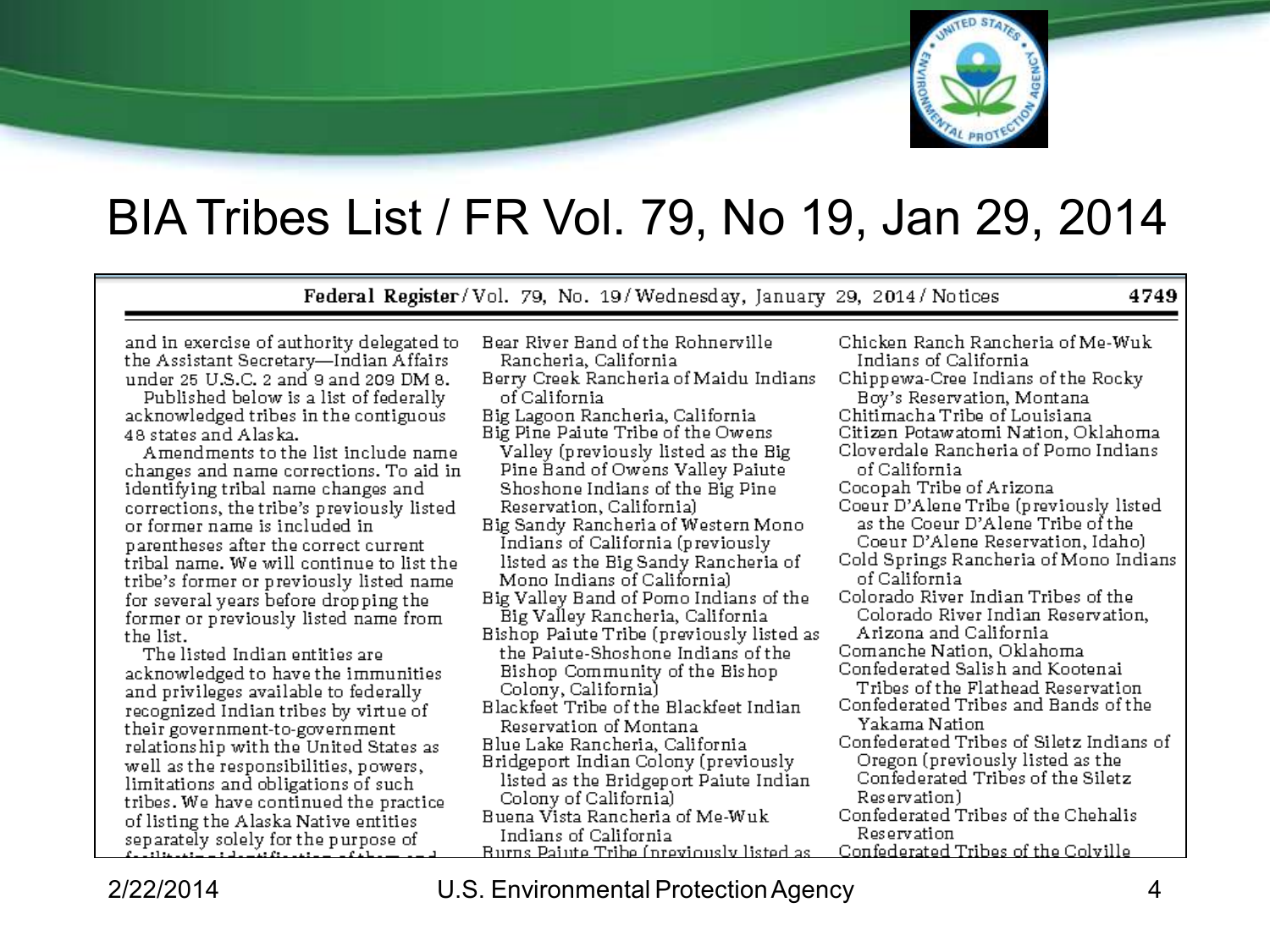

# Implementation Challenges

- Names
	- Tribe names can change over time
		- Ex: Former 'Pueblo of Santo Domingo, New Mexico' is now 'Kewa Pueblo, New Mexico'
	- Manual updates to maintain current really?
- Codes
	- Bureau of Indian Affairs codes not published
	- Few code discrepancies / missing codes
	- BIA plans changes to Alaska Natives codes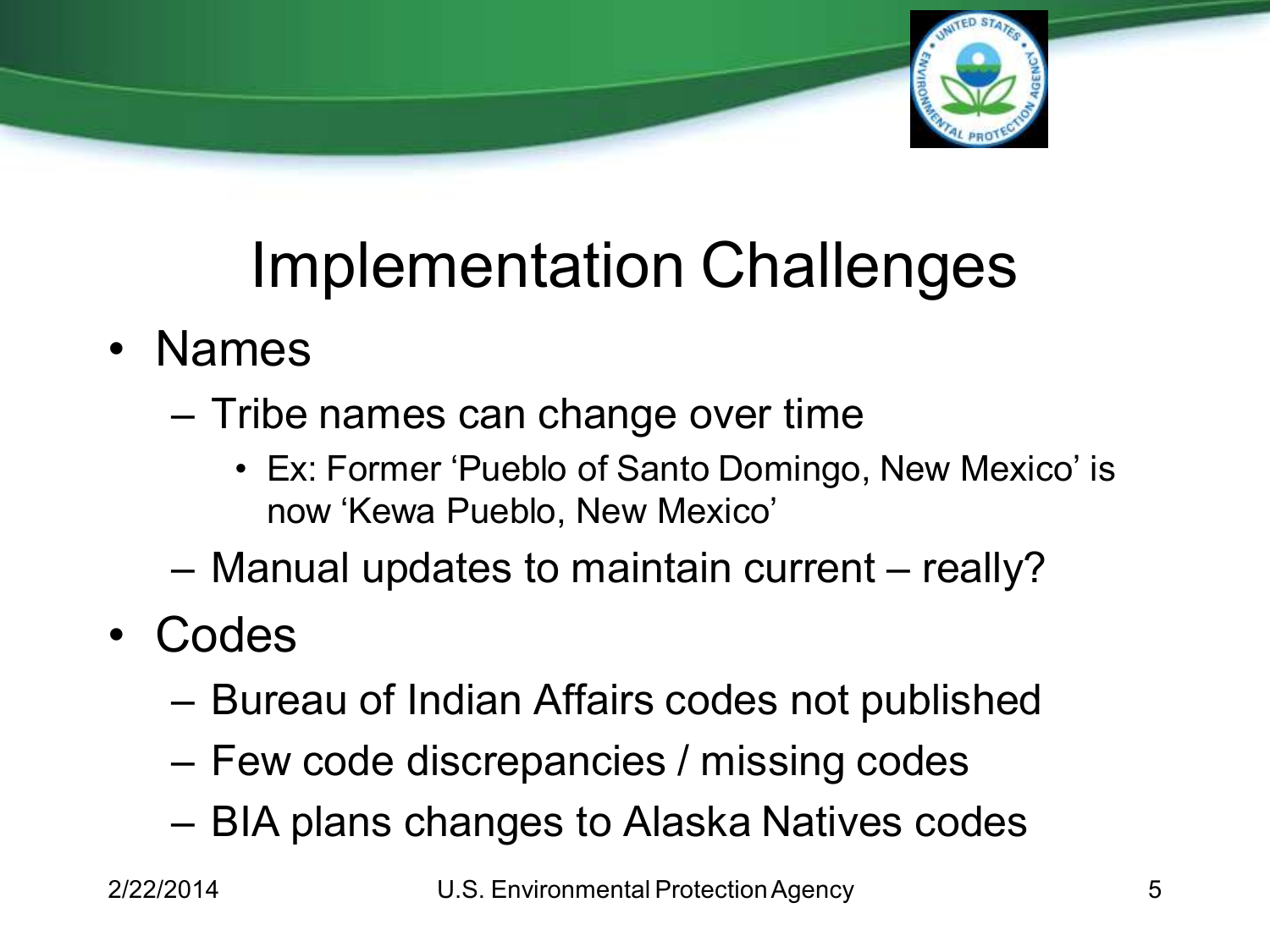

## Mapping Tribe Name Changes

|              | B                                  | С                        | D             | Е                         | F                       | G                | н                            |                                    |                                     |
|--------------|------------------------------------|--------------------------|---------------|---------------------------|-------------------------|------------------|------------------------------|------------------------------------|-------------------------------------|
|              |                                    |                          |               |                           |                         |                  |                              |                                    |                                     |
| $\mathbf{1}$ | 2003 FR68                          | 2005 FR70                | 2007 FR72     | 2008 FR73                 | 2009 FR74               | <b>2010 FR75</b> | 2012 FR77                    | 2013 FR78                          | <b>Current 2014 FR79</b>            |
|              | Delaware Nation,                   |                          |               |                           |                         |                  |                              |                                    |                                     |
|              | Oklahoma (formerly                 |                          | Delaware      | Delaware                  | Delaware                | Delaware         | Delaware                     |                                    |                                     |
|              | the Delaware Tribe                 | Delaware Nation, Nation, |               | Nation,                   | Nation,                 | Nation,          | Nation,                      | Delaware Nation,                   | Delaware Nation,                    |
|              | 73 of Western                      | Oklahoma                 | Oklahoma      | Oklahoma                  | Oklahoma                | Oklahoma         | Oklahoma                     | Oklahoma                           | Oklahoma                            |
|              |                                    |                          |               |                           |                         | Delaware         |                              |                                    |                                     |
|              |                                    |                          |               |                           | Delaware Tribe Tribe of |                  |                              |                                    |                                     |
|              | Delaware Tribe of                  |                          |               |                           | of Indians,             | Indians,         | Delaware Tribe               |                                    | Delaware Tribe of Delaware Tribe of |
|              | 74 Indians, Oklahoma               | [DELETED]                |               | [REINSTATED] Oklahoma     |                         | Oklahoma         | of Indians                   | Indians                            | Indians                             |
|              |                                    |                          |               |                           |                         |                  | Dry Creek                    |                                    |                                     |
|              |                                    |                          |               |                           |                         |                  | Rancheria Band               | Dry Creek                          | Dry Creek                           |
|              |                                    |                          |               |                           |                         |                  | of Pomo                      |                                    | Rancheria Band of Rancheria Band of |
|              |                                    |                          |               |                           |                         |                  | Indians,                     | Pomo Indians,                      | Pomo Indians,                       |
|              |                                    |                          |               |                           |                         |                  | California                   | California                         | California                          |
|              |                                    |                          |               |                           |                         | Dry Creek        | (previously                  | (previously listed                 | (previously listed                  |
|              |                                    |                          |               |                           |                         |                  |                              |                                    |                                     |
|              |                                    | Dry Creek                | Dry Creek     | Dry Creek                 | Dry Creek               | Rancheria of     |                              | listed as the Dry as the Dry Creek | as the Dry Creek                    |
|              | Dry Creek Rancheria   Rancheria of |                          | Rancheria of  | Rancheria of              | Rancheria of            | Pomo             | Creek Rancheria Rancheria of |                                    | Rancheria of Pomo                   |
|              | of Pomo Indians of                 | Pomo Indians of          |               | Pomo Indians Pomo Indians | Pomo Indians            | Indians of       |                              | of Pomo Indians Pomo Indians of    | Indians of                          |
|              | 75 California                      | California               | of California | of California             | of California           | California       | of California)               | California)                        | California)                         |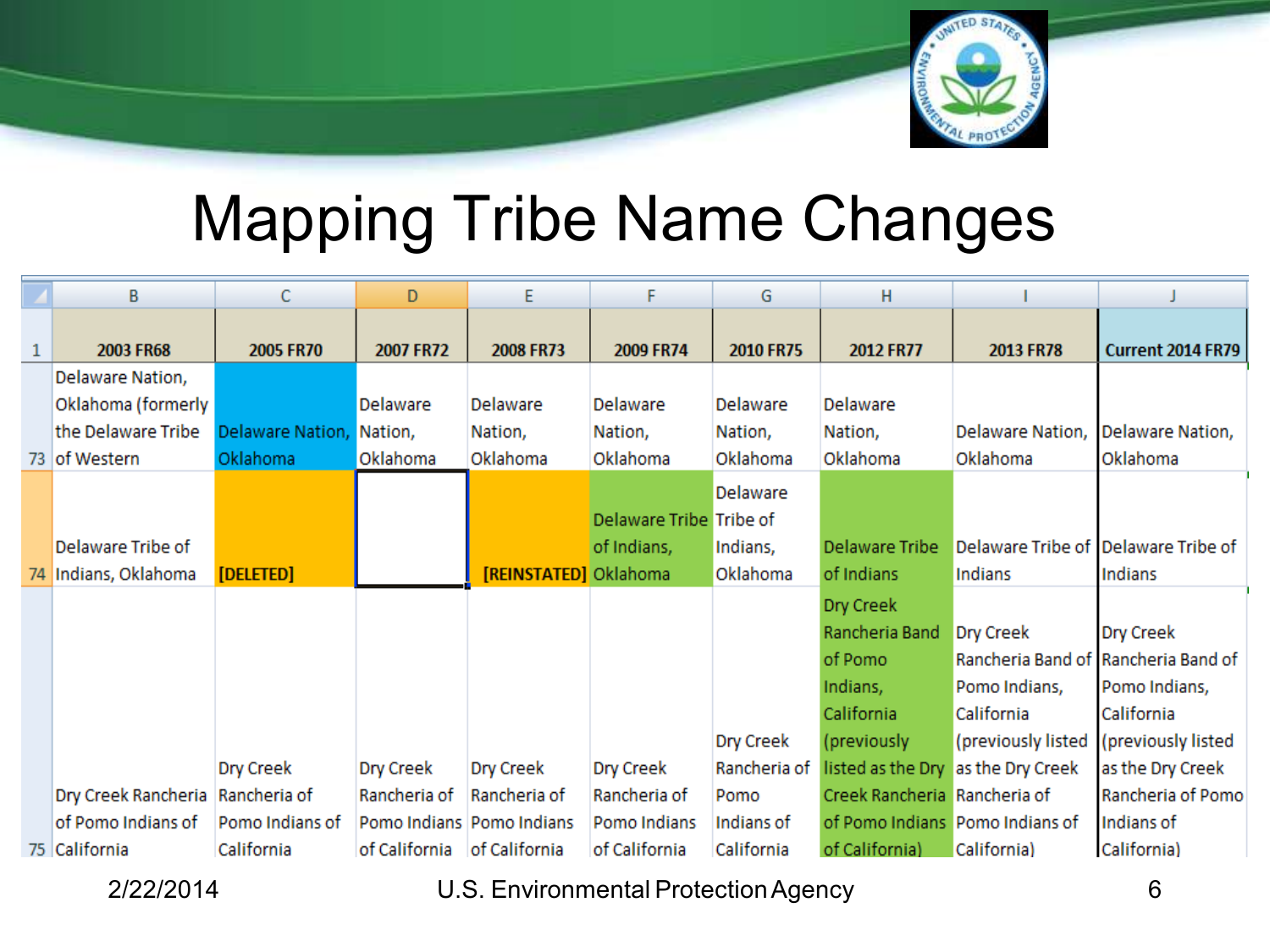

## TRIBES Web Services

| <b>Environmental Information</b><br>anae<br>letwork | Sharing information for a cleaner environment                                 |                                                                                                                                                      | $\alpha$<br>Search the web site<br><b>Resources</b>       |  |  |  |  |  |
|-----------------------------------------------------|-------------------------------------------------------------------------------|------------------------------------------------------------------------------------------------------------------------------------------------------|-----------------------------------------------------------|--|--|--|--|--|
|                                                     | <b>DATA EXCHANGES</b><br><b>ABOUT</b>                                         | <b>PARTNERS</b><br><b>KNOWLEDGE BASE</b>                                                                                                             |                                                           |  |  |  |  |  |
|                                                     | Home > Data Exchange > Cross-Program > EPA Tribal Identification - TRIBES     |                                                                                                                                                      | ▶ Flow Configuration Document                             |  |  |  |  |  |
| Air                                                 |                                                                               |                                                                                                                                                      | <b>XML Schema</b>                                         |  |  |  |  |  |
| Cross-Program                                       | EPA Tribal Identification - TRIBES                                            |                                                                                                                                                      | ▶ Schema Change Log                                       |  |  |  |  |  |
| <b>Health</b>                                       | Version:                                                                      | Data Exchange Status:                                                                                                                                | Data Exchange Template                                    |  |  |  |  |  |
| <b>Natural Resources</b>                            | 1.0 - Supported                                                               | <b>Flowing</b>                                                                                                                                       | Tribal ID Web Services User Guide v1.1                    |  |  |  |  |  |
| Waste                                               | Data Exchange Description                                                     |                                                                                                                                                      | GetTribeSampleSOAPRequest<br>GetTribeSampleSOAPResponse   |  |  |  |  |  |
| Water                                               |                                                                               | The EPA Tribal Identification (TRIBES) data flow is a set of Web services                                                                            |                                                           |  |  |  |  |  |
|                                                     | Federally recognized American Indian and Alaska Native tribal entities.       | that allow Partners to access and use standardized information related to<br>Tribal names and codes for the flow come from the U.S. Bureau of Indian | GetTribesSampleSOAPRequest<br>GetTribesSampleSOAPResponse |  |  |  |  |  |
|                                                     | Affairs (BIA). The flow also includes a unique EPA identifier to address      | issues that arise when Tribe names change. EPA intends this data flow to                                                                             |                                                           |  |  |  |  |  |
|                                                     | governments, and other approved organizations requiring Tribal<br>information | be available inside the Agency, as well as to EPA Regions, States, local                                                                             | <b>Profiles and Progress</b>                              |  |  |  |  |  |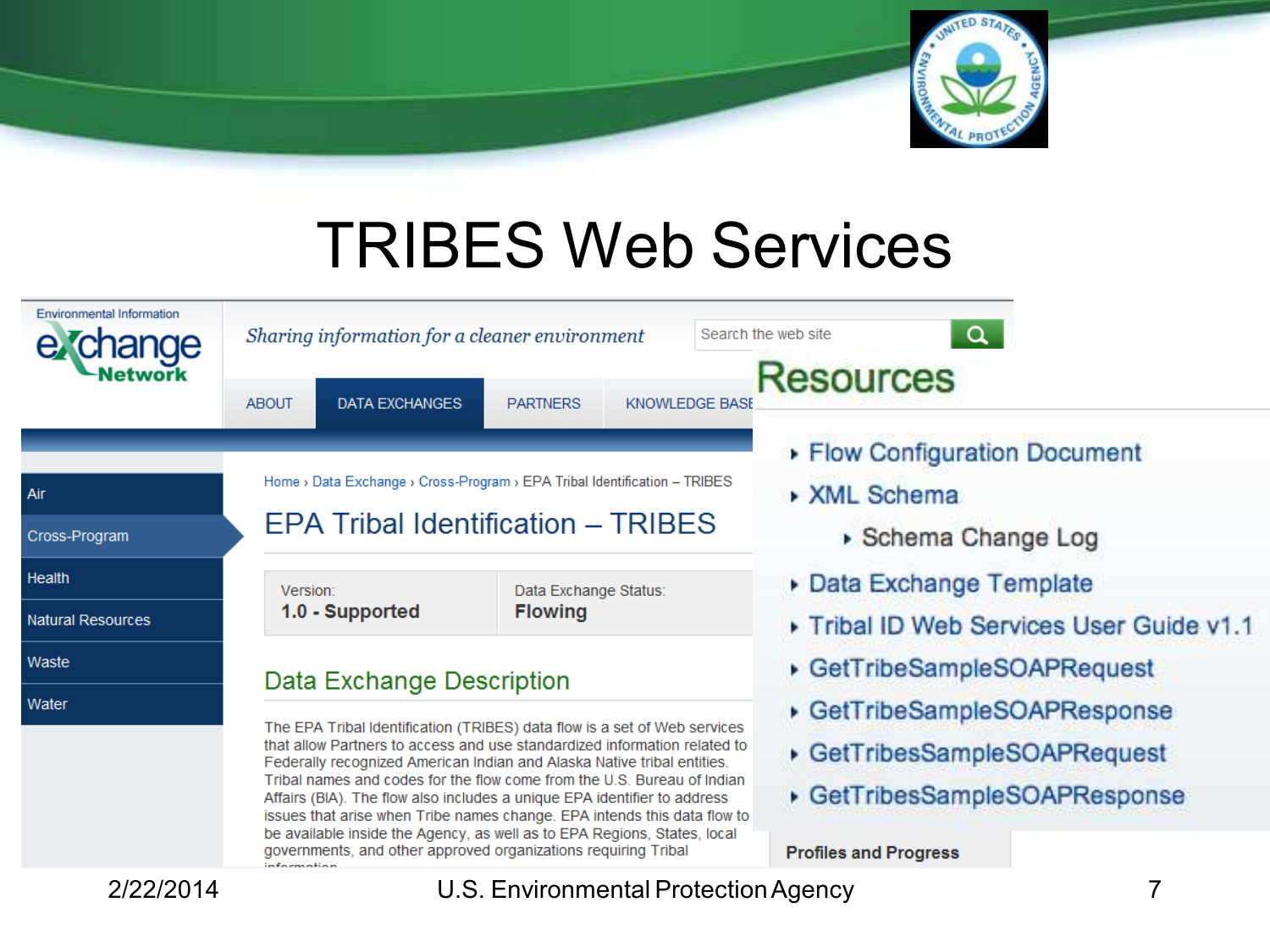

# Example Results

- Current list of federally recognized Tribes
- Tribes recognized after (or before) 08-11-09
- Tribes recognized between 12-21-03 and 7-12-04
- Tribes with name containing Cherokee
- Tribes associated with EPA Region 5
- Tribe with BIA code 440
- Tribe with EPA internal identifier 000000298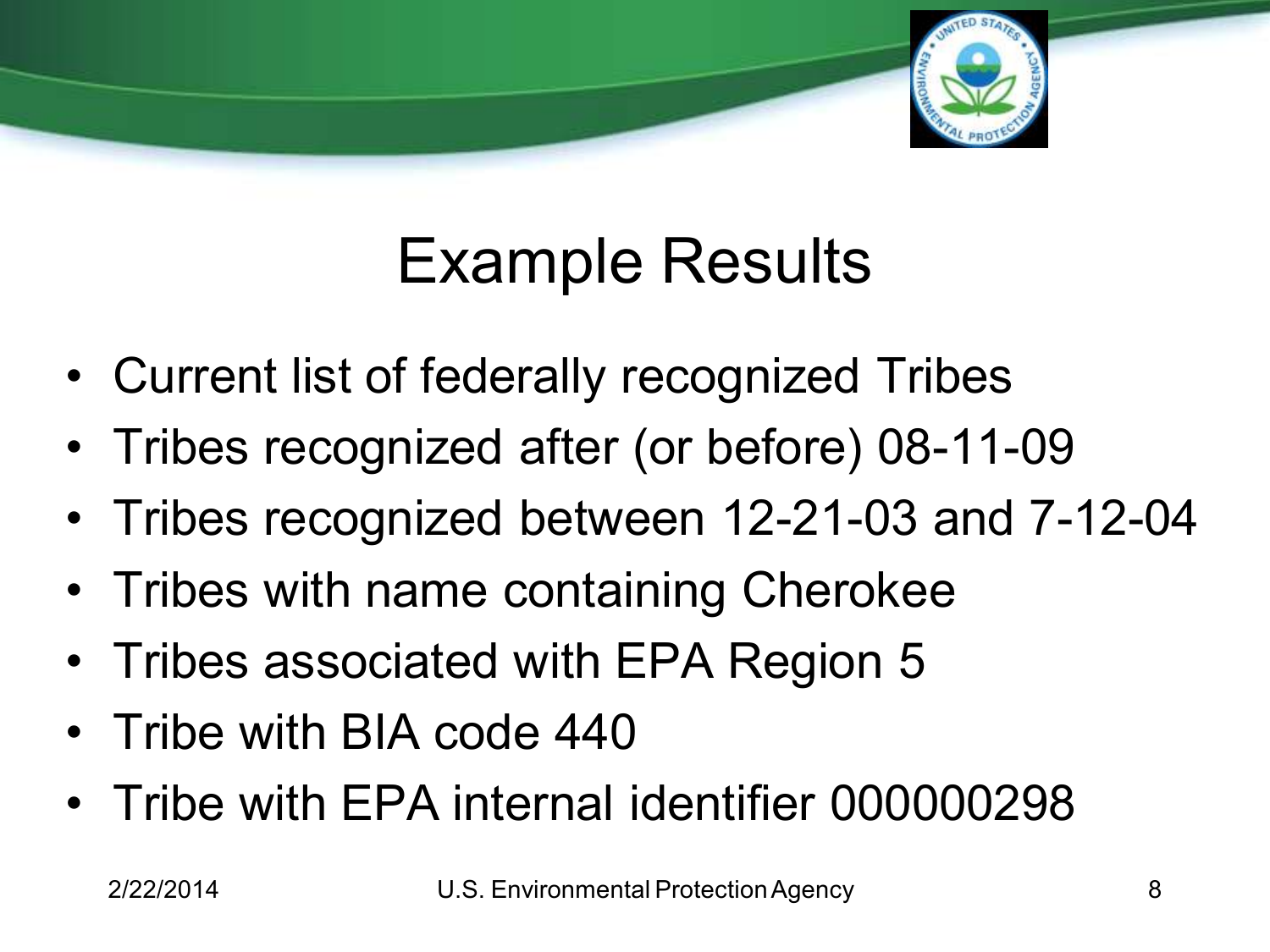

#### New Search Feature - A Tribal Search is now available in the Envirofacts Multisystem Report.

| Home | <b>Multisystem Search</b><br><b>Topic Searches</b>                                                                                                               | <b>System Data Searches</b>          | <b>About the Data</b>        | <b>Data Downloads</b><br><b>Widgets</b>     | <b>Services</b> | Other<br>Mobile          |
|------|------------------------------------------------------------------------------------------------------------------------------------------------------------------|--------------------------------------|------------------------------|---------------------------------------------|-----------------|--------------------------|
|      | <b>How to Use Envirofacts</b>                                                                                                                                    | <b>News and Information</b>          |                              | Data Update                                 |                 | <b>Envirofacts Model</b> |
|      | 画                                                                                                                                                                |                                      |                              |                                             |                 |                          |
|      | <b>Envirofacts</b><br>Your one-stop source for Environmental Information                                                                                         |                                      |                              |                                             |                 |                          |
|      | <b>Get the EnviroFACTS!</b><br>Retrieve information from multiple sources of<br>Envirofacts' System Data for your area of interest.<br><b>TIMA PERSONALISTIC</b> |                                      | <b>Topic Searches</b><br>Air | e<br>Waste<br><b>Harry Director College</b> |                 | Facilit                  |
|      | Enter a location such as address, zip, city, county,<br>waterbody, park name, etc.                                                                               |                                      | Land                         | Toxics                                      |                 | Compliance               |
|      | <b>Envirofacts System Data Searches</b>                                                                                                                          | Advanced                             | Water<br>Multisystem Search  | Radiation                                   |                 | Other                    |
|      | 2/22/2014                                                                                                                                                        | U.S. Environmental Protection Agency |                              |                                             |                 | 9                        |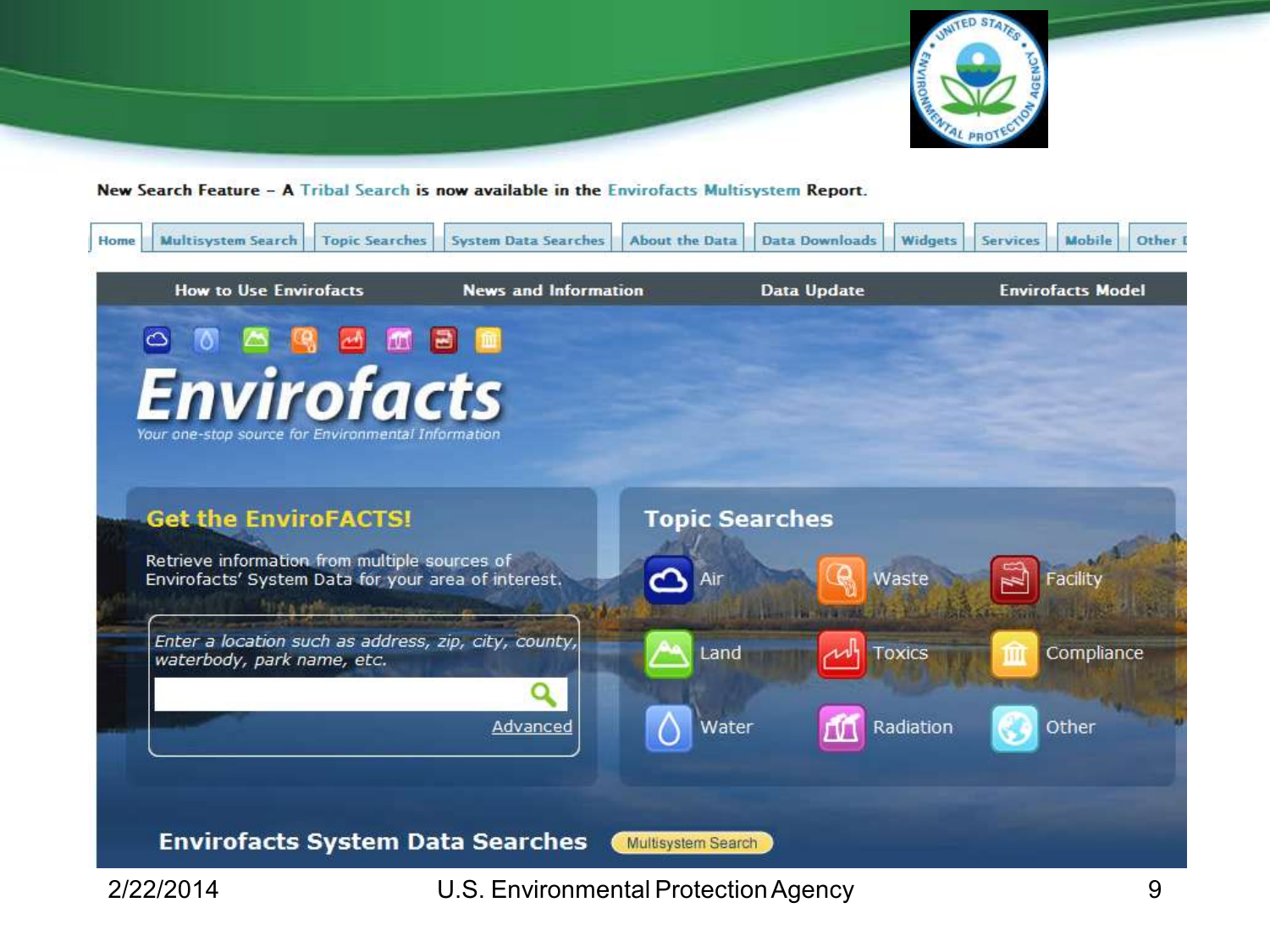

## Envirofacts Tribal Search

### **Tribal Search**

Search for facilities by Tribe. Use the first drop down list to find facilities by tribe or near the tribe's geographic location. To search by Tribe use the second drop down list. When searching near a tribe's geographic location, identify the distance of interest by selecting the radio button containing the distance preference of the search. This is not an exhaustive collection and not all data and facilities may be captured in the search results.

Note: When searching for facilities by Tribe or near a Tribe without selecting a specific Tribe, please use additional guery options above, such as the "Geography Search." Otherwise the search may be slower than a normal search.

Search for facilities on or near any Tribe in the area:

Any Tribe and a 3 mile area surrounding the Tribe

**OR** 

Search for facilities on or near a specific Tribe, as entered in the box below:

© Tribes in the continental US C Alaska Native Villages

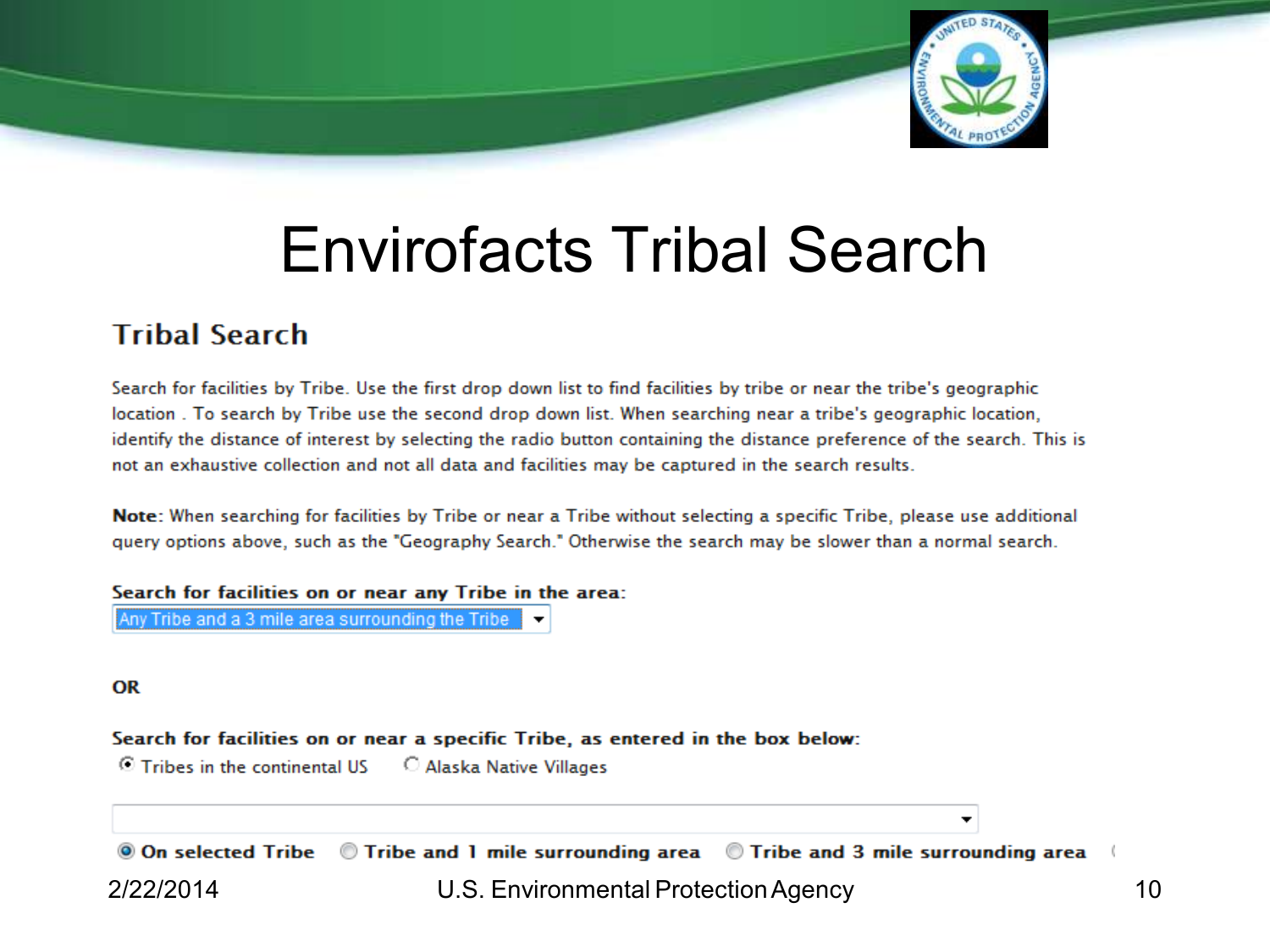

## Envirofacts Tribal Search

|                       | Cortina Indian Rancheria of Wintun Indians of California<br>Coyote Valley Reservation<br>Death Valley Timbi-sha Shoshone Tribe<br>Dry Creek Rancheria Band of Pomo Indians, California<br>Duckwater Shoshone Tribe of the Duckwater Reservation, Nevada | $\times$ 0<br>$++$<br>▼<br><b>EPA Linked Data S</b> |
|-----------------------|---------------------------------------------------------------------------------------------------------------------------------------------------------------------------------------------------------------------------------------------------------|-----------------------------------------------------|
|                       |                                                                                                                                                                                                                                                         |                                                     |
|                       |                                                                                                                                                                                                                                                         |                                                     |
|                       |                                                                                                                                                                                                                                                         |                                                     |
|                       |                                                                                                                                                                                                                                                         |                                                     |
|                       |                                                                                                                                                                                                                                                         | $\mathcal{L}_{\mathcal{F}}$                         |
|                       | Elem Indian Colony of Pomo Indians of the Sulphur Bank Rancheria, California                                                                                                                                                                            | 倫<br>R.                                             |
|                       | Elk Valley Rancheria, California                                                                                                                                                                                                                        |                                                     |
|                       | Elv Shoshone Tribe of Nevada                                                                                                                                                                                                                            |                                                     |
|                       | Enterprise Rancheria of Maidu Indians of California                                                                                                                                                                                                     |                                                     |
|                       | Ewijaapaayp Band of Kumeyaay Indians, California                                                                                                                                                                                                        |                                                     |
|                       | Fort Bidwell Indian Community of the Fort Bidwell Reservation of California                                                                                                                                                                             | <b>graphic</b>                                      |
|                       | Fort Independence Indian Community of Paiute Indians of the Fort Independence Reservation, Californi                                                                                                                                                    | bcation,                                            |
|                       | Fort McDermitt Paiute and Shoshone Tribes of the Fort McDermitt Indian Reservation, Nevada and Oreg                                                                                                                                                     | earch. This is                                      |
|                       | Fort McDowell Yavapai Nation, Arizona                                                                                                                                                                                                                   |                                                     |
|                       | Fort Mojave Indian Tribe of Arizona, California & Nevada                                                                                                                                                                                                |                                                     |
| Greenville Rancheria  | Gila River Indian Community of the Gila River Indian Reservation, Arizona                                                                                                                                                                               | e additional                                        |
|                       | Grindstone Indian Rancheria of Wintun-Wailaki Indians of California                                                                                                                                                                                     |                                                     |
|                       | Guidiville Rancheria of California                                                                                                                                                                                                                      | al search.                                          |
|                       | Habematolel Pomo of Upper Lake, California                                                                                                                                                                                                              |                                                     |
|                       | Havasupai Tribe of the Havasupai Reservation, Arizona                                                                                                                                                                                                   |                                                     |
|                       | Hoopa Valley Tribe, California                                                                                                                                                                                                                          | <b>Hopi Tribe</b>                                   |
| Hopi Tribe of Arizona |                                                                                                                                                                                                                                                         |                                                     |
|                       | Hopland Band of Pomo Indians, California                                                                                                                                                                                                                |                                                     |
|                       | Hualapai Indian Tribe of the Hualapai Indian Hopi Tribe of Arizona                                                                                                                                                                                      | of Arizona                                          |
|                       | Inaja Band of Diegueno Mission Indians of the maja and Cosmit Reservation, California                                                                                                                                                                   |                                                     |
|                       | Jackson Rancheria of Me-Wuk Indians of California                                                                                                                                                                                                       |                                                     |
|                       | Jamul Indian Village of California                                                                                                                                                                                                                      |                                                     |
|                       | Kaibab Band of Paiute Indians of the Kaibab Indian Reservation, Arizona                                                                                                                                                                                 |                                                     |
| <b>Karuk Tribe</b>    |                                                                                                                                                                                                                                                         |                                                     |
| Hopi Tribe of Arizona |                                                                                                                                                                                                                                                         |                                                     |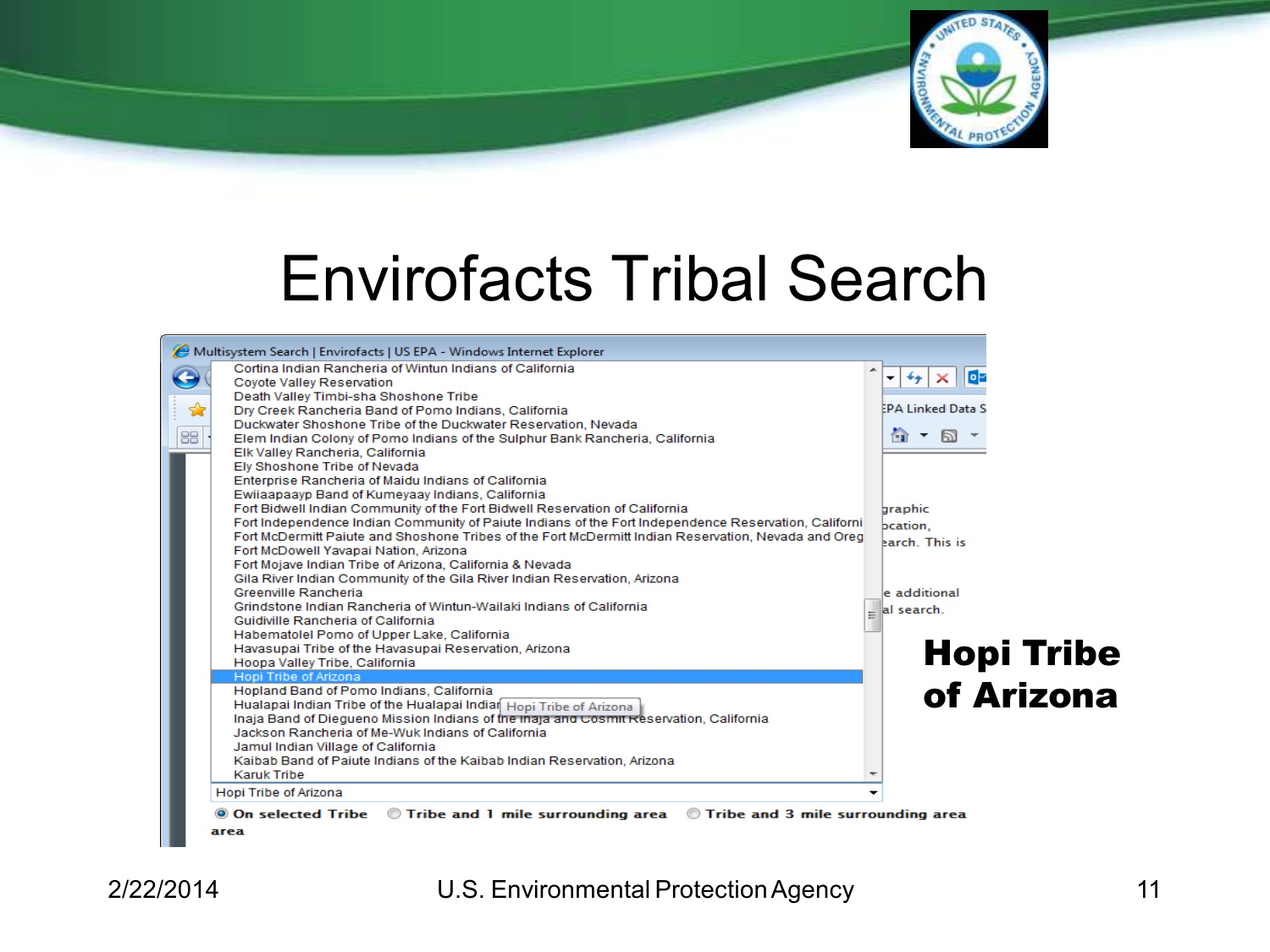

# Map Results: "Hopi Tribe of Arizona"

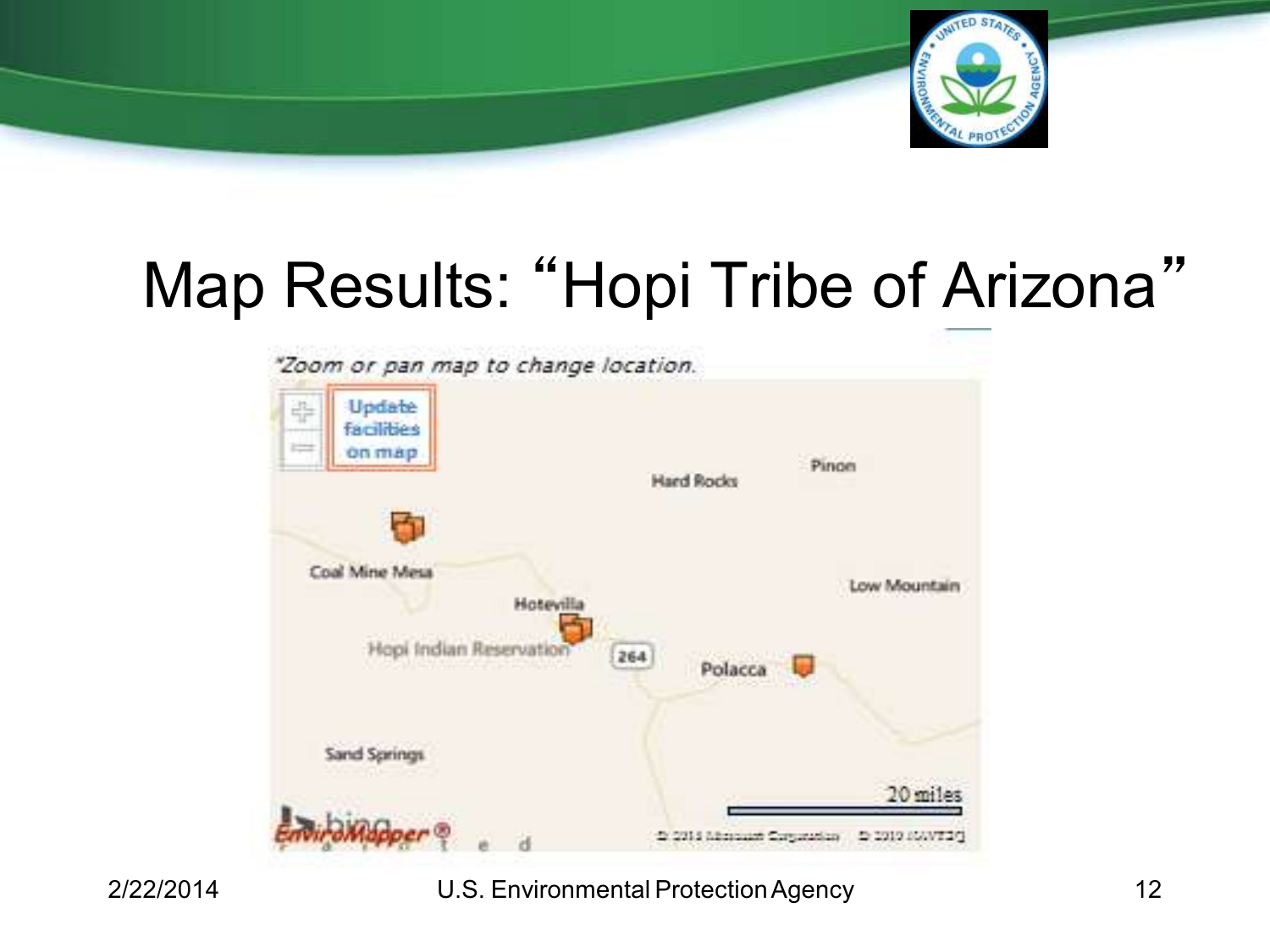

# Facility Results: "Hopi Tribe of Arizona"

#### LIST OF EPA-REGULATED FACILITIES IN ENVIROFACTS

To search Envirofacts via an interactive map, please view your results in EnviroMapper for Envirofacts Use the buttons located beneath the facility name and address information to obtain detailed

| reports on a specific facility. The data within the table below can be downloaded in a comma-separated value file for use in Excel by clicking here:                                                                       |  |  |  |                       |  |                                                                       | Download Table Like | Capy CSV URL TO<br>OR |                                                                            |
|----------------------------------------------------------------------------------------------------------------------------------------------------------------------------------------------------------------------------|--|--|--|-----------------------|--|-----------------------------------------------------------------------|---------------------|-----------------------|----------------------------------------------------------------------------|
| <b>FACILITY INFORMATION</b>                                                                                                                                                                                                |  |  |  |                       |  | AFSO ACRESO BRO CERCLISO GHGO PCS/ICISO RADInfo® RCRAInfoO TRIO TSCAO |                     |                       | <b>Tribal Land Name</b>                                                    |
| HOPI VETERANS MEMORIAL CENTER<br>HWY 264 MP 375.5 KYKOTSMOVI, AZ 86039<br>Latitude: 35.875797 Longitude: -110.61522<br>Summary Report Facility Report Compliance Report                                                    |  |  |  |                       |  | <b>View</b><br><b>Report</b>                                          |                     |                       | Hopi Tribe of Arizona<br>"Facility is located on the<br>Tribal Land        |
| HOPI VETERANS MEMORIAL CENTER<br>1 MAIN ST KYKOTSMOVI. AZ 86039<br>Latitude: 35.875797 Longitude: - 110.61522<br>Summary Report Facility Report Compliance Report                                                          |  |  |  |                       |  | View<br>Report                                                        |                     |                       | Hopi Tribe of Arizona<br>"Facility is located on the<br>Tribal Land        |
| KEAMS CANYON SEWAGE LAGOON<br>MILE POST 01 - WEST STATE RD 264 KEAMS CANYON, AZ<br>86034<br>Latitude: 35.825006 Longitude: -110.222349<br>Summary Report Facility Report Compliance Report                                 |  |  |  | <b>View</b><br>Report |  |                                                                       |                     |                       | Hopi Tribe of Arizona<br>"Facility is located on the<br><b>Tribal Land</b> |
| NAA TSIS'ANA COMMUNITY SCHOOL (NAVAIO)<br>MOUNTAIN) - BIA<br>HWY 98 N ON RT 16: 5 MILES INTO UTAH TONALEA, AZ<br>86044-5010<br>Latitude: 36.011118 Longitude: -110.875697<br>Summary Report Facety Report Comprance Report |  |  |  |                       |  | View<br>Report                                                        |                     |                       | Hopi Tribe of Arizona<br>"Facility is located on the<br>Tribal Land        |
| TONALEA (RED LAKE) COMMUNITY SCHOOL -BIA<br>25 MILES EAST OF U.S. 160 TONALEA, AZ 86044-0039<br>Latitude: 36.011188 Longitude: -110.875697<br>Summary Report Facety Report Compliance Report                               |  |  |  |                       |  | View<br>Report                                                        |                     |                       | Hopi Tribe of Arizona<br>"Facility is located on the<br><b>Tribal Land</b> |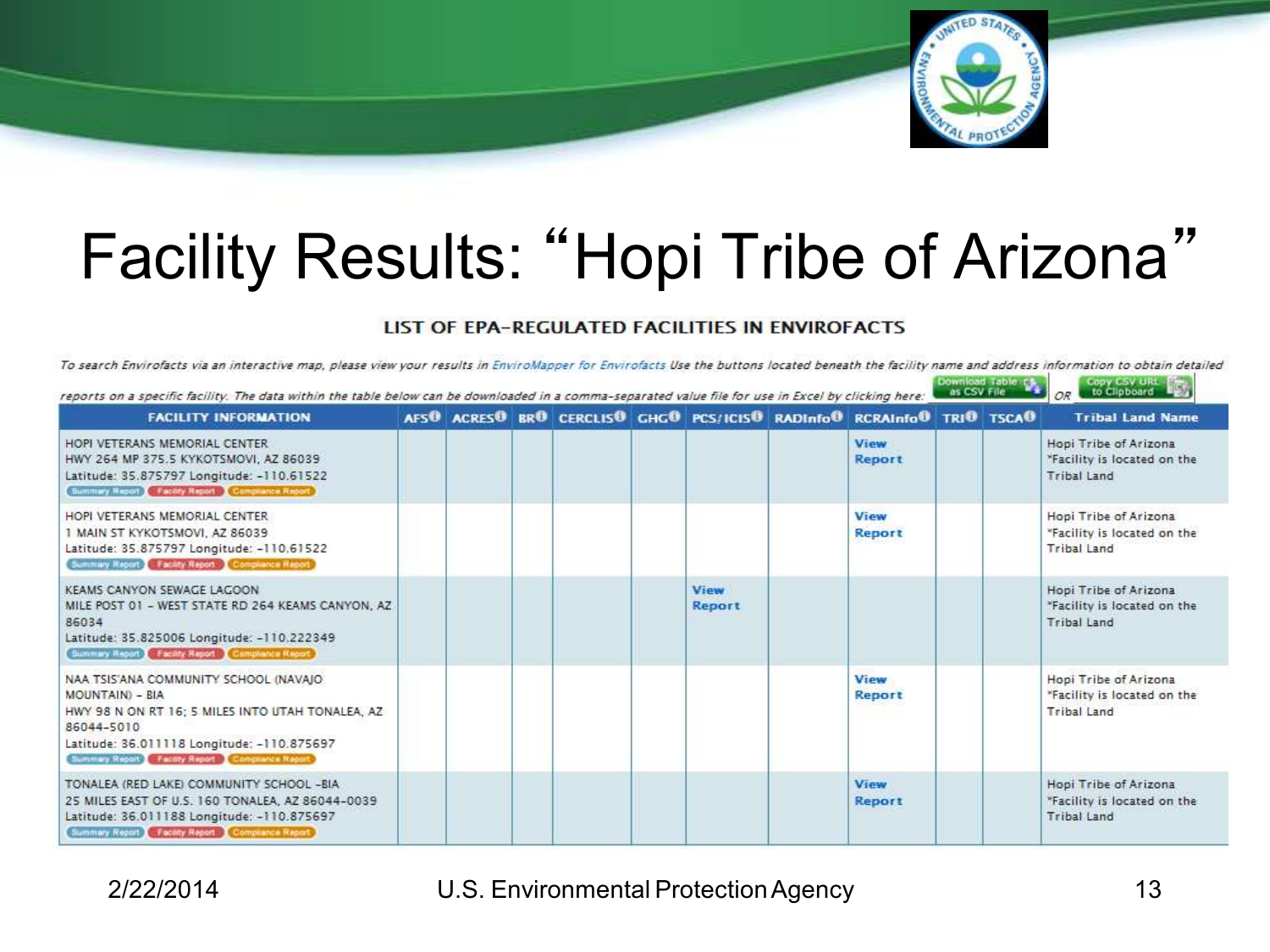

# Thank You!

For further information contact:

Michael Pendleton U.S. EPA Data Standards Branch Phone: (202) 566-1658 Pendleton.Michael@epa.gov